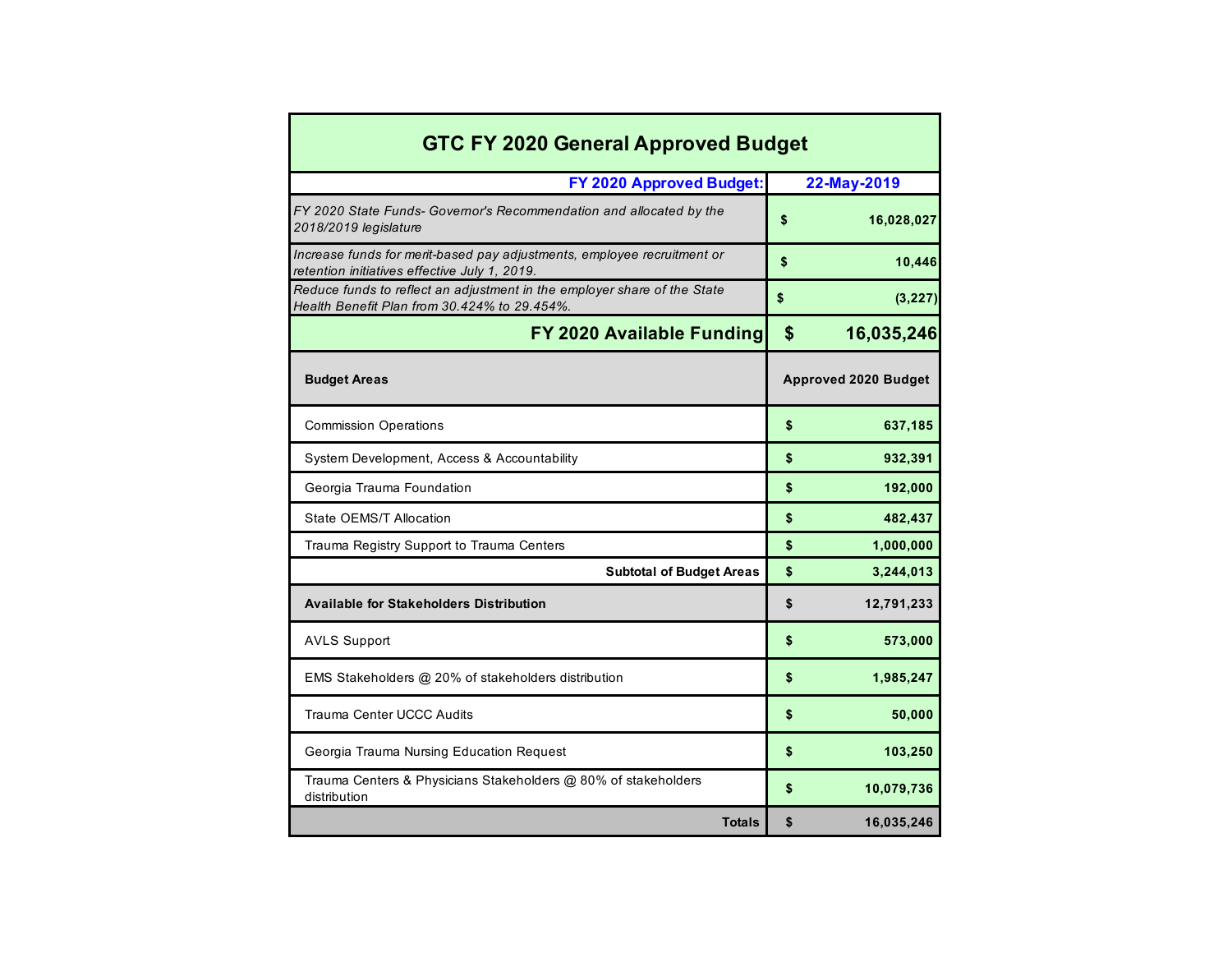| <b>Budget Area: Commission Operations</b> |                                  |                                  |                                                   |                                                                                                                                                                                                         |  |  |  |  |  |  |  |
|-------------------------------------------|----------------------------------|----------------------------------|---------------------------------------------------|---------------------------------------------------------------------------------------------------------------------------------------------------------------------------------------------------------|--|--|--|--|--|--|--|
|                                           |                                  |                                  | FY 2020 Approved Budget:                          | 22-May-2019                                                                                                                                                                                             |  |  |  |  |  |  |  |
| Staff Costs: 4051300101 (Operations)      | FY 2019<br>Approved              | FY 2020<br><b>Approved</b>       | <b>Percent Change</b><br>from Approved<br>FY 2019 | <b>Description</b>                                                                                                                                                                                      |  |  |  |  |  |  |  |
| <b>Staff Salaries</b>                     | $\mathsf{\$}$<br>222,454         | $\mathbb{S}$<br>224,534          |                                                   | Executive Director, Business Operations Officer, & Office Coordinator                                                                                                                                   |  |  |  |  |  |  |  |
| <b>Benefits</b>                           | $\mathsf{\$}$<br>132,507         | \$<br>132,215                    |                                                   | FY 2020 based on OPB Fringe Rates: Employee's Share FICA/Medicare<br>(7.65%), Health Benefits (29.454%)/ Retirement (21.78%) using fringe rate<br>from AOB Budget Instructions provided on 07 May 2019. |  |  |  |  |  |  |  |
| Worker's Compensation                     | $\mathsf{\$}$<br>897             | $\mathfrak{s}$<br>897            |                                                   | Department of Administrative Services (DOAS) billing for Worker's<br>Compensation at \$299 per employee per year                                                                                        |  |  |  |  |  |  |  |
| Unemployment Insurance                    | $\mathfrak s$<br>240             | $\mathbb{S}$<br>240              |                                                   | Unemployment Insurance at \$80 per employee per year                                                                                                                                                    |  |  |  |  |  |  |  |
| Liability Insurance                       | $\mathsf{\$}$<br>249             | $\sqrt[6]{\frac{1}{2}}$<br>249   |                                                   | Employer's responsibility. Projected at \$83 per employee per year                                                                                                                                      |  |  |  |  |  |  |  |
| <b>Staff Travel</b>                       | $\mathsf{\$}$<br>30,000          | $\mathbb{S}$<br>55.000           |                                                   | Travel for above employees.                                                                                                                                                                             |  |  |  |  |  |  |  |
| Commission Members Expense Allowance      | $\sqrt[6]{\frac{1}{2}}$<br>7,000 | $\sqrt{2}$<br>7,000              |                                                   | Commission Per Diem at \$105 per meeting and Travel Expenditures                                                                                                                                        |  |  |  |  |  |  |  |
| <b>Total Staff Costs</b>                  | $\mathbf{s}$<br>393,347          | $\mathsf{s}$<br>420,135          | 6.8%                                              |                                                                                                                                                                                                         |  |  |  |  |  |  |  |
| <b>Operations</b>                         |                                  |                                  |                                                   |                                                                                                                                                                                                         |  |  |  |  |  |  |  |
| Office Rent                               |                                  | $\mathbb{S}$<br>25.950           |                                                   | 4th year lease through the State Properties Commission                                                                                                                                                  |  |  |  |  |  |  |  |
| Conference call account                   | $\mathsf{\$}$<br>8,800           | $\mathbb{S}$<br>3,000            |                                                   | Commission and subcommittee meetings                                                                                                                                                                    |  |  |  |  |  |  |  |
| <b>Website Services</b>                   | $\mathsf{\$}$<br>4,750           | $\sqrt[6]{\frac{1}{2}}$<br>4,750 |                                                   | Website Hosting (\$1,300), Webmaster services (\$2,700) and cloud server<br>(program-wide) (\$750)                                                                                                      |  |  |  |  |  |  |  |
| Printing/Supplies                         | $\mathsf{\$}$<br>6,000           | $\sqrt{2}$<br>8,000              |                                                   | Office Supplies & Printing                                                                                                                                                                              |  |  |  |  |  |  |  |
| Telephone/Internet Service                | $\sqrt{2}$<br>4,500              | $\mathfrak{S}$<br>4,500          |                                                   | Telephone & Internet service                                                                                                                                                                            |  |  |  |  |  |  |  |
| <b>Utilities</b>                          | $\mathbb{S}$<br>1,500            | $\mathbb{S}$                     |                                                   | Electricity and water                                                                                                                                                                                   |  |  |  |  |  |  |  |
| Shipping                                  | $\mathsf{\$}$<br>500             | $\mathfrak{s}$<br>500            |                                                   | Program-wide expense.                                                                                                                                                                                   |  |  |  |  |  |  |  |
| Cell Telephones & Mifi                    | $\sqrt{2}$<br>4,100              | $\sqrt[6]{\frac{1}{2}}$<br>5,350 |                                                   | Staff cell phones and mifi                                                                                                                                                                              |  |  |  |  |  |  |  |
| Strategic Planning Workshop               | $\mathbb{S}$<br>15,000           | $\mathbb{S}$<br>15.000           |                                                   | <b>Meeting Expenses</b>                                                                                                                                                                                 |  |  |  |  |  |  |  |
| Contingency funding                       | $\mathsf{\$}$<br>25,000          | $\mathsf{\$}$<br>150,000         |                                                   | Contingency and additional contracts                                                                                                                                                                    |  |  |  |  |  |  |  |
| <b>Total Operations Costs</b>             | \$<br>70,150                     | \$<br>217,050                    | 209.4%                                            |                                                                                                                                                                                                         |  |  |  |  |  |  |  |
| <b>Total Commission Operations Budget</b> | \$<br>463,497                    | $\mathbf{s}$<br>637,185          | 37.5%                                             |                                                                                                                                                                                                         |  |  |  |  |  |  |  |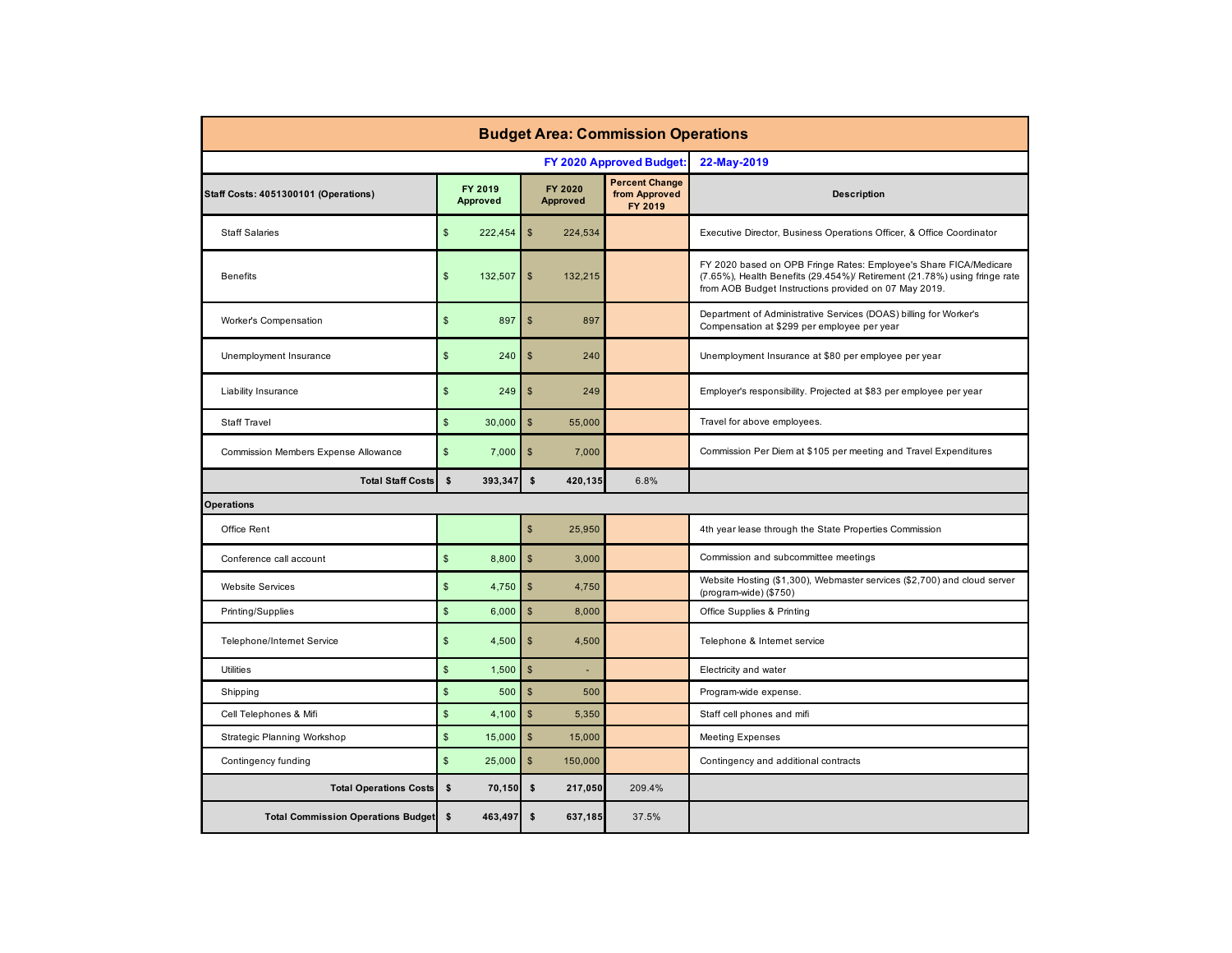| <b>Budget Area: System Development &amp; Access</b>           |                |                     |               |                            |                                                |                                                                                                                                                                                                            |  |  |  |  |
|---------------------------------------------------------------|----------------|---------------------|---------------|----------------------------|------------------------------------------------|------------------------------------------------------------------------------------------------------------------------------------------------------------------------------------------------------------|--|--|--|--|
|                                                               |                |                     |               |                            | FY 2020 Approved Budget:                       | 22-May-2019                                                                                                                                                                                                |  |  |  |  |
| Staff Costs: 4051303001<br>(System Development)               |                | FY 2019<br>Approved |               | FY 2020<br><b>Approved</b> | <b>Percent Change</b><br>from Approved<br>2018 | <b>Description</b>                                                                                                                                                                                         |  |  |  |  |
| Salaries                                                      | \$             | 105,000             | $\mathsf{\$}$ | 107,100                    |                                                | Salary for Trauma System Planner                                                                                                                                                                           |  |  |  |  |
| <b>Benefits</b>                                               | \$             | 62,784              | \$            | 63,065                     |                                                | FY 2020 based on OPB Fringe Rates: Employee's<br>Share FICA/Medicare (7.65%), Health Benefits<br>(29.454%)/ Retirement (21.78%) using fringe rate from<br>AOB Budget Instructions provided on 07 May 2019. |  |  |  |  |
| Worker's Compensation                                         | \$             | 299                 | $\mathsf{s}$  | 299                        |                                                | Department of Administrative Services (DOAS) billing for<br>Worker's Compensation at \$299 per employee per year                                                                                           |  |  |  |  |
| Unemployment Insurance                                        | \$             | 80                  | $\mathsf{\$}$ | 80                         |                                                | Unemployment Insurance at \$80 per employee per year                                                                                                                                                       |  |  |  |  |
| Liability Insurance                                           | \$             | 83                  | $\mathsf{\$}$ | 83                         |                                                | Employer's responsibility. Projected at \$83 per<br>employee per year                                                                                                                                      |  |  |  |  |
| Verizon                                                       | \$             | 1,250               |               |                            |                                                | Budget based on cell phone and mifi                                                                                                                                                                        |  |  |  |  |
| <b>Staff Travel</b>                                           | \$             | 12,000              |               |                            |                                                |                                                                                                                                                                                                            |  |  |  |  |
| <b>Total Staff Costs</b>                                      | \$             | 181,496             | $\mathsf{s}$  | 170,627                    | $-6%$                                          |                                                                                                                                                                                                            |  |  |  |  |
| <b>Development &amp; Access</b>                               |                |                     |               |                            |                                                |                                                                                                                                                                                                            |  |  |  |  |
| RTAC I Funding Request                                        | \$             | 46,750              | $\mathsf{s}$  | 34,000                     |                                                | RTAC Coordinator                                                                                                                                                                                           |  |  |  |  |
| RTAC II Funding Request                                       | \$             | 50,000              | $\mathsf{\$}$ |                            |                                                | Trauma Symposium Support (Receiving \$30,000 from<br>AFY 2019 funds for 2019 Symposium Grant)                                                                                                              |  |  |  |  |
| RTAC III Funding Request                                      | $\mathbb S$    | 60,000              | $\mathsf{\$}$ | 38,000                     |                                                | RTAC Coordinator (\$28,000) & Pracht Metro Atlanta<br>Study (\$10,000)                                                                                                                                     |  |  |  |  |
| RTAC IV Funding Request                                       | $$\mathbb{S}$$ |                     | $\mathsf{s}$  | 16,000                     |                                                | <b>RTAC Coordinator</b>                                                                                                                                                                                    |  |  |  |  |
| RTAC V Funding Request                                        | \$             | 35,080              | $\mathbf{s}$  | 45,000                     |                                                | <b>Educational Objectives</b>                                                                                                                                                                              |  |  |  |  |
| RTAC VI Funding Request                                       | $\mathsf{s}$   | 46.750              | \$            | 45,000                     |                                                | <b>RTAC Coordinator</b>                                                                                                                                                                                    |  |  |  |  |
| RTAC VII Funding Request                                      | $\mathsf{s}$   |                     | $\mathbb{S}$  | 45.000                     |                                                | <b>RTAC Coordinator</b>                                                                                                                                                                                    |  |  |  |  |
| RTAC IX Funding Request                                       | $\mathsf{\$}$  | 70,000              | $\mathsf{\$}$ | 71,200                     |                                                | RTAC Coordinator                                                                                                                                                                                           |  |  |  |  |
| RTAC X Funding Request                                        | \$             | 22,000              | $\mathsf{s}$  | 35.564                     |                                                | UGA Student Internship for RTAC                                                                                                                                                                            |  |  |  |  |
| <b>BRCA Foundation</b>                                        | $\mathsf{s}$   | 50,000              | $\mathsf{s}$  |                            |                                                | 4 Advanced Burn Life Support Courses                                                                                                                                                                       |  |  |  |  |
| American College of Surgeons<br>TQIP State participation      | \$             | 15,000              | $\mathsf{\$}$ | 15,000                     |                                                | Contract with ACS for TQIP State participation<br>increased to \$15,000                                                                                                                                    |  |  |  |  |
| Medical Association of Georgia                                | $\mathsf{\$}$  | 200,000             | $\mathsf{\$}$ | 192,000                    |                                                | Proposal Received Jan Commission Meeting                                                                                                                                                                   |  |  |  |  |
| Georgia Quality Improvement<br>Program Collaborative          | \$             | L,                  | $\mathbb{S}$  | 225,000                    |                                                | FY 2019 was paid with AFY 2018 funds                                                                                                                                                                       |  |  |  |  |
| Contingency                                                   | \$             | 100,000             |               |                            |                                                | <b>Contingency Funds</b>                                                                                                                                                                                   |  |  |  |  |
| <b>Total Development &amp; Access</b>                         | \$             | 695.580             | $\mathsf{s}$  | 761,764                    | 9.5%                                           |                                                                                                                                                                                                            |  |  |  |  |
| <b>Total System Development &amp;</b><br><b>Access Budget</b> | \$             | 877,076             | \$            | 932,391                    | 6.3%                                           |                                                                                                                                                                                                            |  |  |  |  |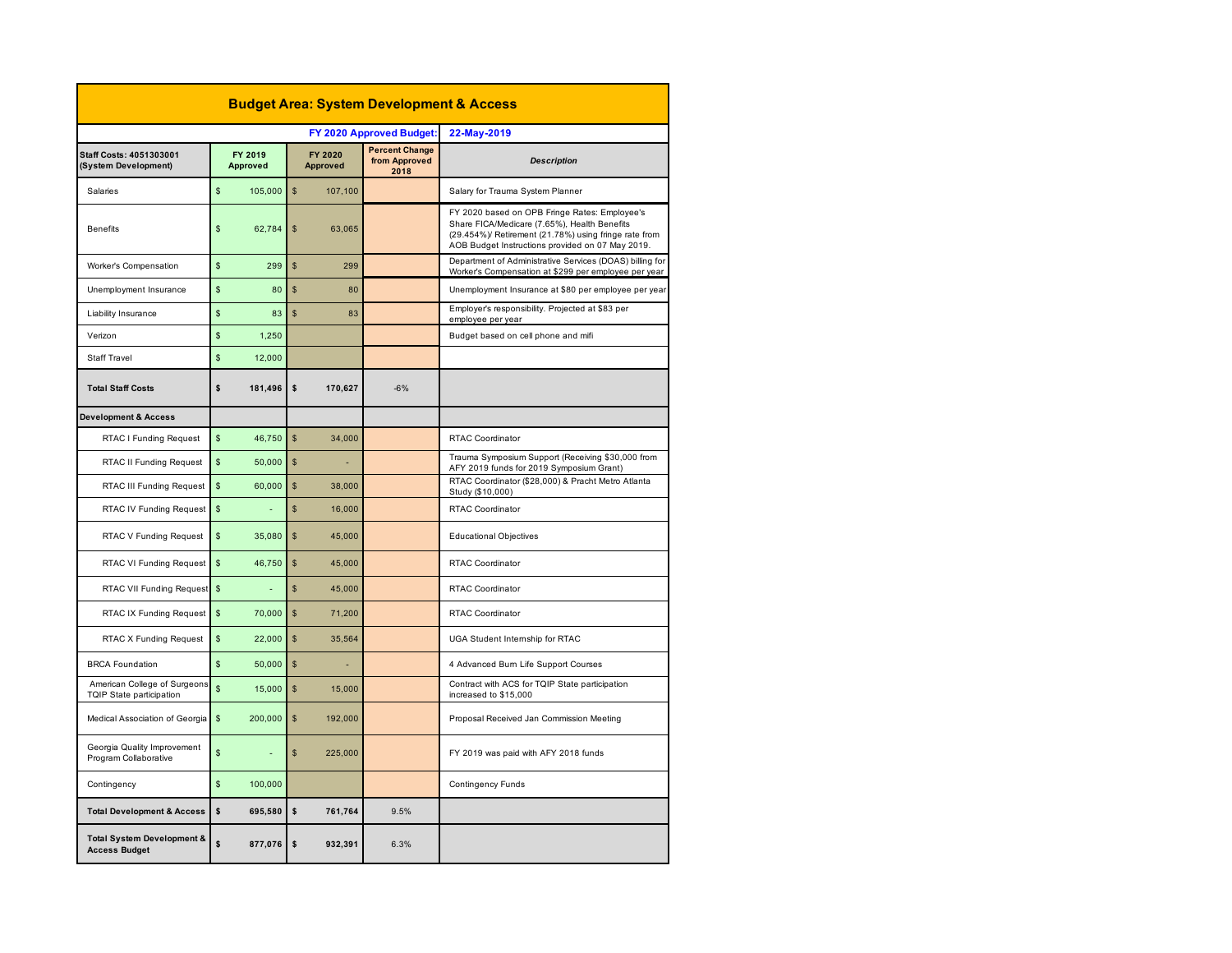| <b>Budget Area: Georgia Trauma Foundation</b> |                                   |                                   |                                                       |                                 |  |  |  |  |  |  |
|-----------------------------------------------|-----------------------------------|-----------------------------------|-------------------------------------------------------|---------------------------------|--|--|--|--|--|--|
|                                               | <b>FY 2020 Approved Budget:</b>   | 22-May-2019                       |                                                       |                                 |  |  |  |  |  |  |
|                                               | <b>FY 2019</b><br><b>Approved</b> | <b>FY 2020</b><br><b>Approved</b> | <b>Percent</b><br><b>Change from</b><br>Approved 2019 | <b>Description</b>              |  |  |  |  |  |  |
| Developmental Funding                         | 150,000<br>\$                     | \$<br>192,000                     |                                                       | Year 7 of Developmental Funding |  |  |  |  |  |  |
| <b>Total for Foundation</b> \$                | 150,000                           | 192,000<br>\$                     | 28%                                                   |                                 |  |  |  |  |  |  |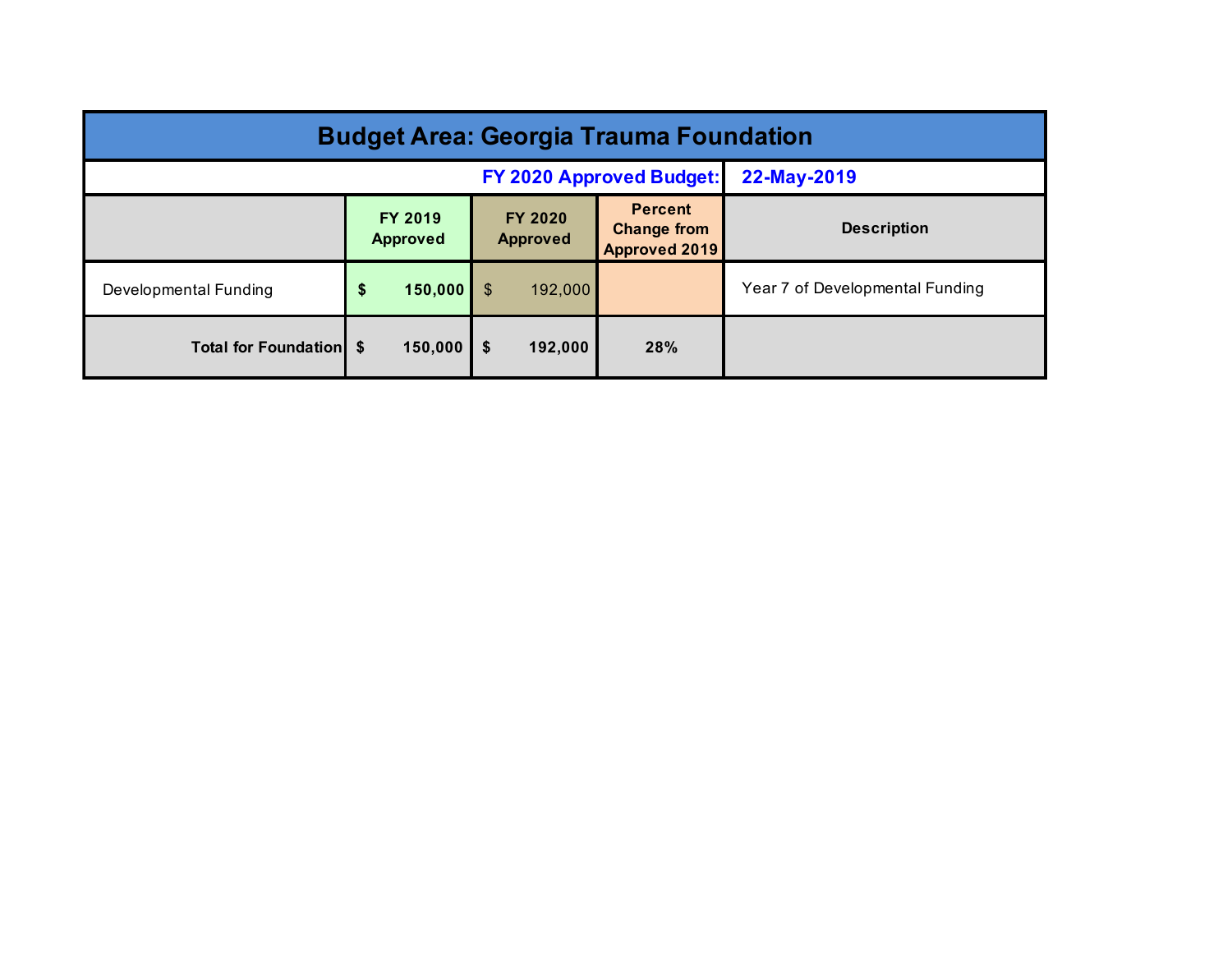| <b>Budget Area: Office of EMS and Trauma</b>        |                      |                            |                                                |                              |  |  |  |  |  |
|-----------------------------------------------------|----------------------|----------------------------|------------------------------------------------|------------------------------|--|--|--|--|--|
| FY 2020 Approved Budget:<br>22-May-2019             |                      |                            |                                                |                              |  |  |  |  |  |
|                                                     | FY 2019<br>Approved  | FY 2020<br><b>Approved</b> | <b>Percent Change</b><br>from Approved<br>2019 | <b>Description</b>           |  |  |  |  |  |
| Available for Office of EMS and Trauma ("up to 3%") | \$<br>$676,963$   \$ | 482,437                    | $-28.74%$                                      | 3% of GTC FY 2019 Allocation |  |  |  |  |  |
| <b>Total for OEMS/T</b>                             |                      |                            |                                                |                              |  |  |  |  |  |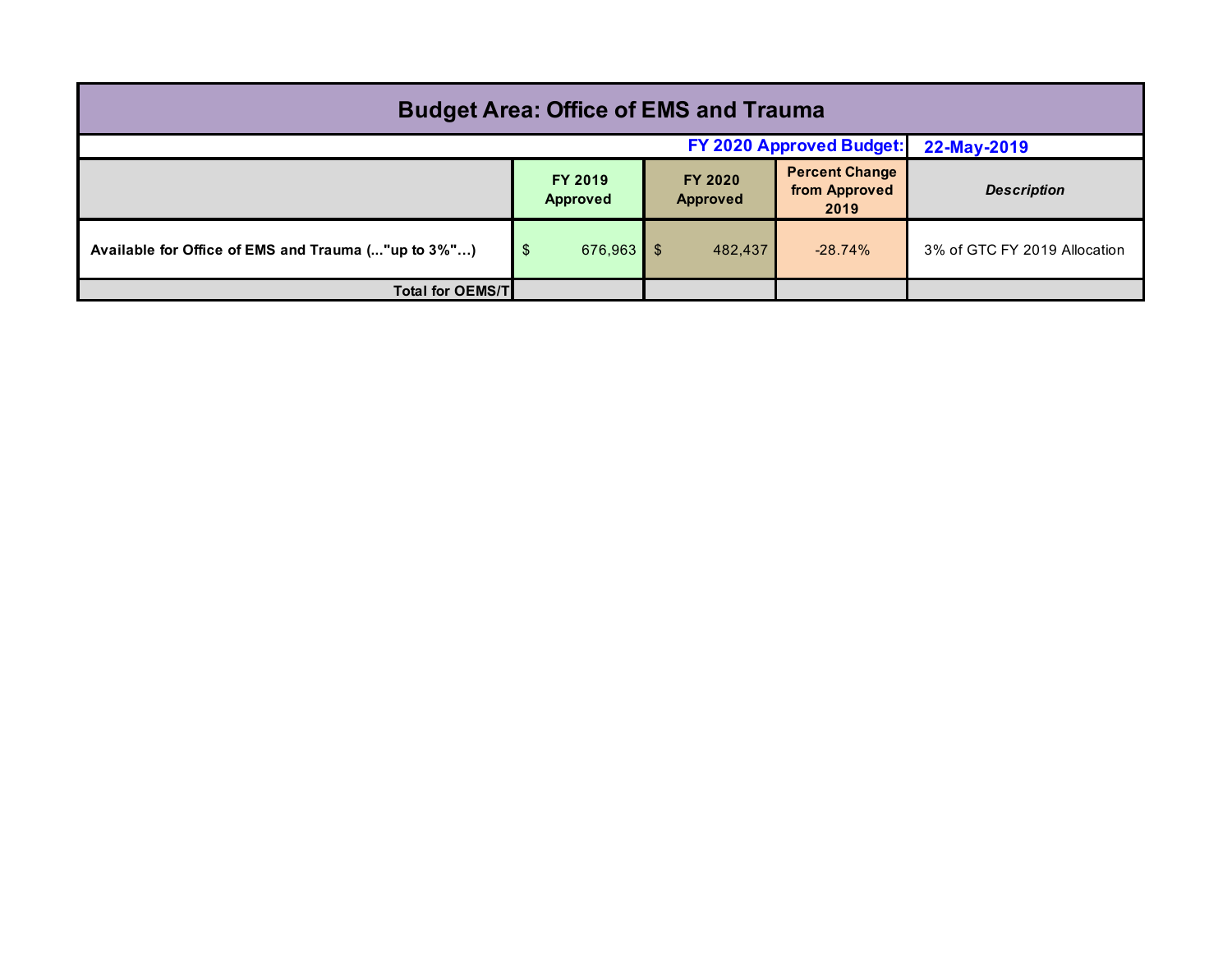| <b>Budget Area: EMS Stakeholders</b>                               |                           |                            |                         |                            |                                                |                                                                           |  |  |  |  |  |
|--------------------------------------------------------------------|---------------------------|----------------------------|-------------------------|----------------------------|------------------------------------------------|---------------------------------------------------------------------------|--|--|--|--|--|
|                                                                    |                           |                            |                         |                            | FY 2020 Approved Budget:                       | 22-May-2019                                                               |  |  |  |  |  |
| Available EMS Budget @ 20% of available funds for<br>stakeholders: |                           | FY 2019<br><b>Approved</b> |                         | FY 2020<br><b>Approved</b> | <b>Percent Change</b><br>from Approved<br>2019 | <b>Description</b>                                                        |  |  |  |  |  |
| <b>Total Allocation</b>                                            | \$                        | 3,753,162                  | \$                      | 2,558,247                  |                                                |                                                                           |  |  |  |  |  |
| AVLS Support - Sierra Wireless (InMotion) Maintenance              | \$                        | 155,000                    | $\mathfrak{F}$          | 155,000                    |                                                | AVLS Support Island Tech - Maintenance for<br>1,021 units (Phases 1 - 10) |  |  |  |  |  |
| AVLS Airtime Support - Verizon Wireless                            | $\boldsymbol{\mathsf{S}}$ | 400,000                    | $\sqrt[6]{\frac{1}{2}}$ | 375,000                    |                                                | 983 units                                                                 |  |  |  |  |  |
| AVLS Airtime Support - Sprint                                      | $\frac{1}{2}$             | 3,000                      | $\sqrt{2}$              | 3,000                      |                                                | 5 units                                                                   |  |  |  |  |  |
| AVLS Airtime Support - FirstNet                                    | \$                        | 20,000                     | $\mathfrak{F}$          | 40,000                     |                                                | 33 units                                                                  |  |  |  |  |  |
| Contracts for EMS Training and Equipment                           | \$                        | 3,175,162                  | $\mathfrak{F}$          | 1,985,247                  |                                                |                                                                           |  |  |  |  |  |
| Available for Stakeholder Distribution                             | \$                        | 3,753,162                  | -S                      | 2,558,247                  | $-32%$                                         |                                                                           |  |  |  |  |  |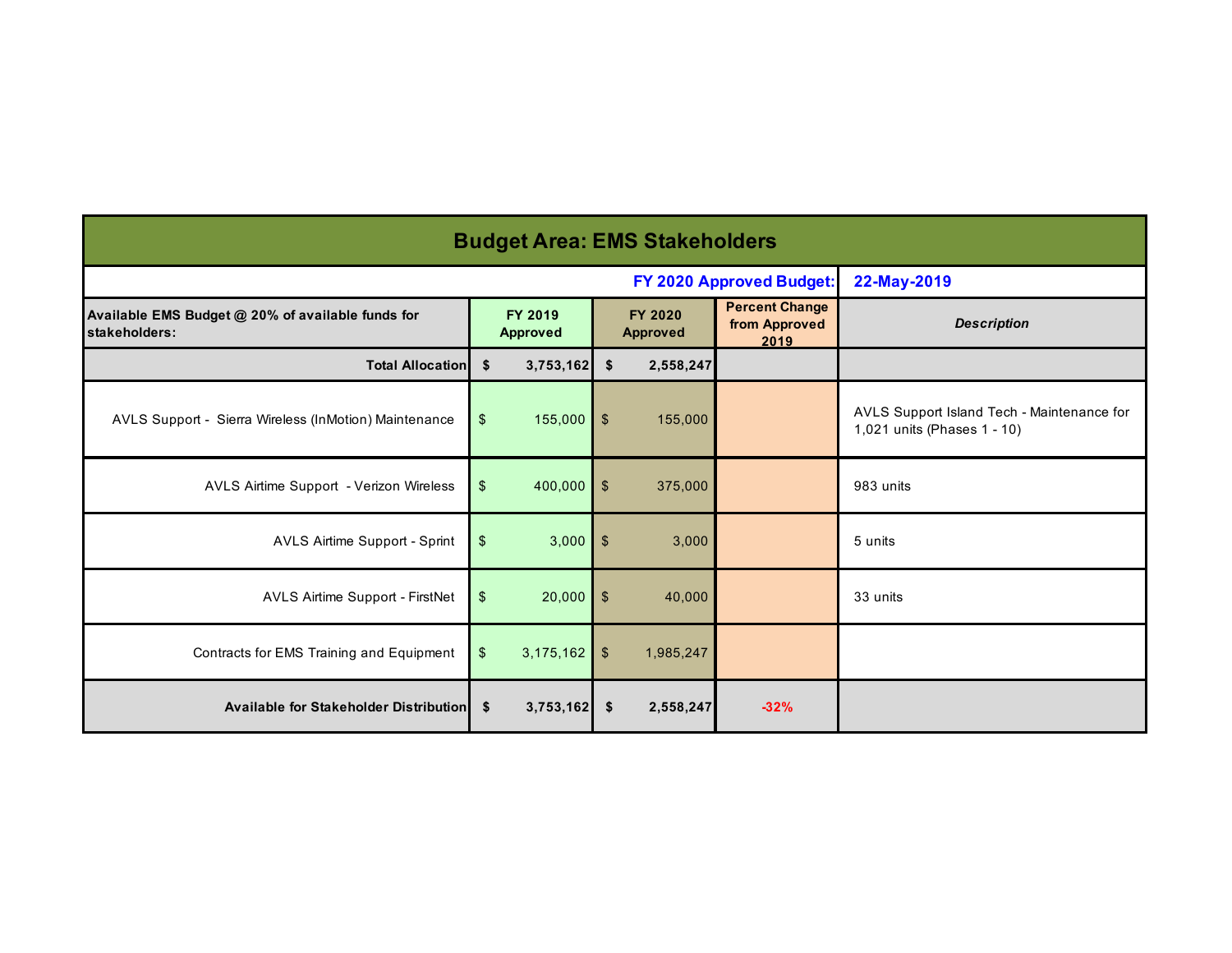| <b>Budget Area: Trauma Centers &amp; Physicians</b>                                                                                                                |                                 |                       |              |  |  |  |  |  |  |  |
|--------------------------------------------------------------------------------------------------------------------------------------------------------------------|---------------------------------|-----------------------|--------------|--|--|--|--|--|--|--|
|                                                                                                                                                                    | <b>FY 2020 Approved Budget:</b> | 22-May-2019           |              |  |  |  |  |  |  |  |
|                                                                                                                                                                    | Amount                          |                       |              |  |  |  |  |  |  |  |
| Trauma Center & Physician Readiness Payments                                                                                                                       | \$2,519,934                     | 50%                   |              |  |  |  |  |  |  |  |
| Performance Based Payments Program                                                                                                                                 | \$2,519,934                     | 50%                   |              |  |  |  |  |  |  |  |
| Sub Total Readiness Payments                                                                                                                                       | \$5,039,868                     | 100%                  |              |  |  |  |  |  |  |  |
| Trauma Center UCC Audits<br><b>GCTE Education Funds</b><br>Qualifying Uncompensated Care Claims Reimbursement CY 2017<br><b>Sub Total Trauma Center Allocation</b> | \$5,039,868<br>\$10,079,736     | \$50,000<br>\$103,250 |              |  |  |  |  |  |  |  |
| <b>Total Hospital/Physician Fund Allocation</b>                                                                                                                    |                                 | \$10,232,986          |              |  |  |  |  |  |  |  |
| <b>Trauma Centers &amp; Physicians Fund Division</b>                                                                                                               | <b>75% Hospital</b>             | 25% Physician         | <b>Total</b> |  |  |  |  |  |  |  |
| <b>Readiness</b>                                                                                                                                                   | \$3,779,901                     | \$1,259,967           | \$5,039,868  |  |  |  |  |  |  |  |
| <b>Uncompensated Care</b>                                                                                                                                          | \$3,779,901                     | \$1,259,967           | \$5,039,868  |  |  |  |  |  |  |  |
| <b>Total</b>                                                                                                                                                       | \$7,559,802                     | \$2,519,934           | \$10,079,736 |  |  |  |  |  |  |  |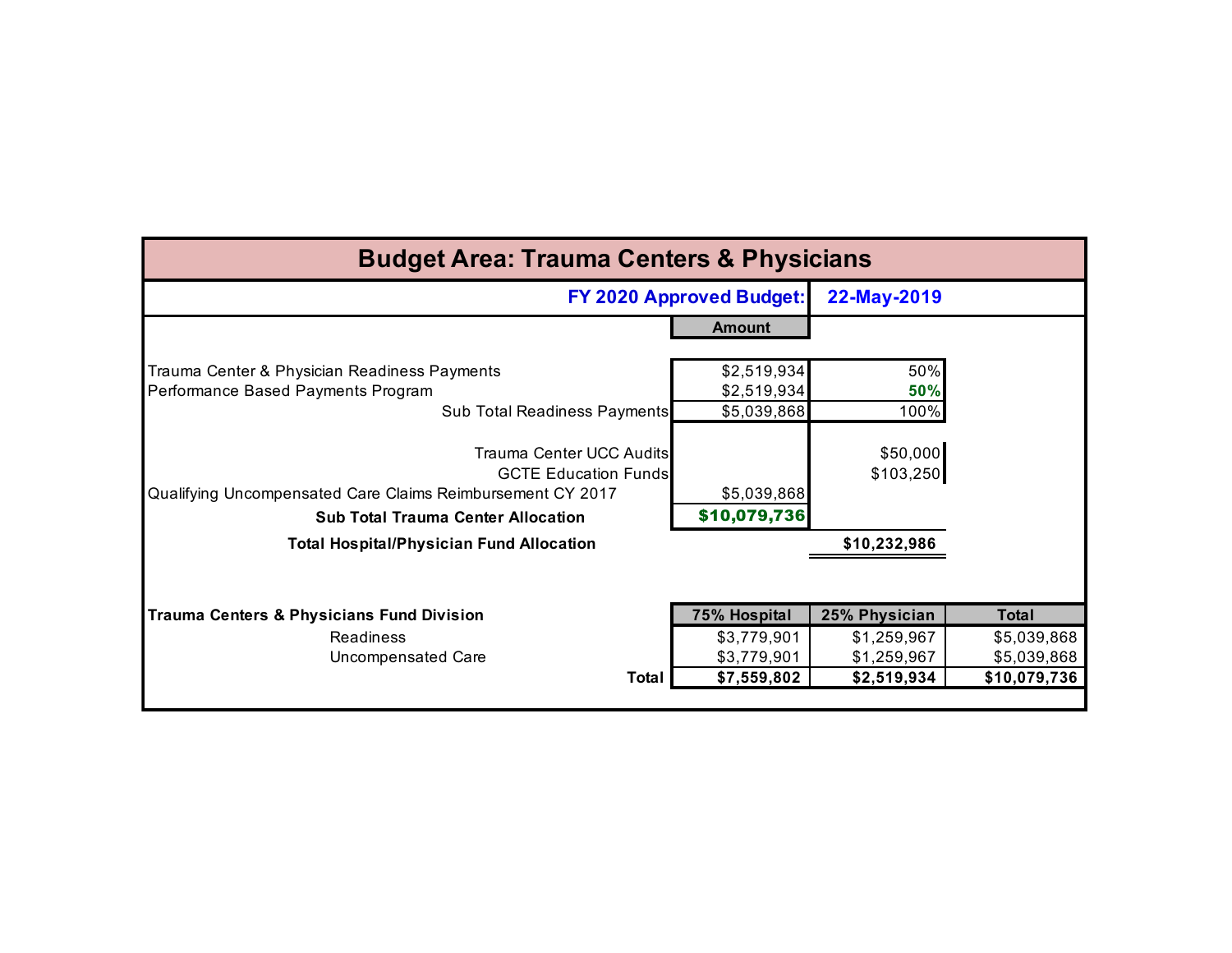| <b>Budget Area: Readiness &amp; Performance Based Payments</b>                                                                                                                                                                              |                                      |           |                                           |                                               |                                                     |  |  |  |  |  |  |
|---------------------------------------------------------------------------------------------------------------------------------------------------------------------------------------------------------------------------------------------|--------------------------------------|-----------|-------------------------------------------|-----------------------------------------------|-----------------------------------------------------|--|--|--|--|--|--|
|                                                                                                                                                                                                                                             |                                      |           | FY 2020 Approved Budget:                  | 22-May-2019                                   |                                                     |  |  |  |  |  |  |
| <b>Trauma Center</b>                                                                                                                                                                                                                        | Comparative<br><b>Funding Levels</b> | % of Fund | <b>Readiness</b><br>Payments <sup>1</sup> | <b>Potential PBP</b><br>Payments <sup>2</sup> | <b>Total</b><br><b>Readiness</b><br><b>Payments</b> |  |  |  |  |  |  |
|                                                                                                                                                                                                                                             |                                      |           |                                           |                                               |                                                     |  |  |  |  |  |  |
| Level IV                                                                                                                                                                                                                                    | \$10,000                             | 0.20%     | \$5,000                                   | \$5,000                                       |                                                     |  |  |  |  |  |  |
| Morgan<br>Emanuel                                                                                                                                                                                                                           |                                      | 0.20%     | \$5,000                                   | \$5,000                                       | \$10,000<br>\$10,000                                |  |  |  |  |  |  |
| Effingham                                                                                                                                                                                                                                   |                                      | 0.20%     | \$5,000                                   | \$5,000                                       | \$10,000                                            |  |  |  |  |  |  |
| Meadows                                                                                                                                                                                                                                     |                                      | 0.20%     | \$5,000                                   | \$5,000                                       | \$10,000                                            |  |  |  |  |  |  |
| Level III                                                                                                                                                                                                                                   | \$50,000                             |           |                                           |                                               |                                                     |  |  |  |  |  |  |
| Taylor                                                                                                                                                                                                                                      |                                      | 0.99%     | \$25,000                                  | \$25,000                                      | \$50,000                                            |  |  |  |  |  |  |
| Clearview                                                                                                                                                                                                                                   |                                      | 0.99%     | \$25,000                                  | \$25,000                                      | \$50,000                                            |  |  |  |  |  |  |
| Crisp                                                                                                                                                                                                                                       |                                      | 0.99%     | \$25,000                                  | \$25,000                                      | \$50,000                                            |  |  |  |  |  |  |
| Redmond                                                                                                                                                                                                                                     |                                      | 0.99%     | \$25,000                                  | \$25,000                                      | \$50,000                                            |  |  |  |  |  |  |
| Level II                                                                                                                                                                                                                                    | 60% of Baseline                      |           |                                           |                                               |                                                     |  |  |  |  |  |  |
| Athens                                                                                                                                                                                                                                      |                                      | 4.40%     | \$110,766                                 | \$110,766                                     | \$221,532                                           |  |  |  |  |  |  |
| Archbold                                                                                                                                                                                                                                    |                                      | 4.40%     | \$110,766                                 | \$110,766                                     | \$221,532                                           |  |  |  |  |  |  |
| Midtown Medical                                                                                                                                                                                                                             |                                      | 4.40%     | \$110,766                                 | \$110,766                                     | \$221,532                                           |  |  |  |  |  |  |
| Floyd                                                                                                                                                                                                                                       |                                      | 4.40%     | \$110,766                                 | \$110,766                                     | \$221,532                                           |  |  |  |  |  |  |
| Gwinnett                                                                                                                                                                                                                                    |                                      | 4.40%     | \$110,766                                 | \$110,766                                     | \$221,532                                           |  |  |  |  |  |  |
| Hamilton                                                                                                                                                                                                                                    |                                      | 4.40%     | \$110,766                                 | \$110,766                                     | \$221,532                                           |  |  |  |  |  |  |
| Kennestone                                                                                                                                                                                                                                  |                                      | 4.40%     | \$110,766                                 | \$110,766                                     | \$221,532                                           |  |  |  |  |  |  |
| North Fulton                                                                                                                                                                                                                                |                                      | 4.40%     | \$110,766                                 | \$110,766                                     | \$221,532                                           |  |  |  |  |  |  |
| Northeast GA Med Ctr                                                                                                                                                                                                                        |                                      | 4.40%     | \$110,766                                 | \$110,766                                     | \$221,532                                           |  |  |  |  |  |  |
| Scottish Rite                                                                                                                                                                                                                               |                                      | 4.40%     | \$110,766                                 | \$110,766                                     | \$221,532                                           |  |  |  |  |  |  |
| Level I                                                                                                                                                                                                                                     | Baseline <sup>4</sup>                |           |                                           |                                               |                                                     |  |  |  |  |  |  |
| Level I                                                                                                                                                                                                                                     |                                      |           |                                           |                                               |                                                     |  |  |  |  |  |  |
| <b>Atlanta Medical</b>                                                                                                                                                                                                                      |                                      | 7.33%     | \$184,610                                 | \$184,610                                     | \$369,221                                           |  |  |  |  |  |  |
| Egleston                                                                                                                                                                                                                                    |                                      | 7.33%     | \$184,610                                 | \$184,610                                     | \$369,221                                           |  |  |  |  |  |  |
| Grady                                                                                                                                                                                                                                       |                                      | 7.33%     | \$184,610                                 | \$184,610                                     | \$369,221                                           |  |  |  |  |  |  |
| Navicent Health                                                                                                                                                                                                                             |                                      | 7.33%     | \$184,610                                 | \$184,610                                     | \$369,221                                           |  |  |  |  |  |  |
| Augusta University                                                                                                                                                                                                                          |                                      | 7.33%     | \$184,610                                 | \$184,610                                     | \$369,221                                           |  |  |  |  |  |  |
| Memorial                                                                                                                                                                                                                                    |                                      | 7.33%     | \$184,610                                 | \$184,610                                     | \$369,221                                           |  |  |  |  |  |  |
| Burn Center <sup>3</sup>                                                                                                                                                                                                                    | 50% of Baseline                      |           |                                           |                                               |                                                     |  |  |  |  |  |  |
| Grady Burn Center                                                                                                                                                                                                                           |                                      | 3.66%     | \$92,305                                  | \$92,305                                      | \$184,610                                           |  |  |  |  |  |  |
| Doctors Hospital (JMSBC)                                                                                                                                                                                                                    |                                      | 3.66%     | \$92,305                                  | \$92,305                                      | \$184,610                                           |  |  |  |  |  |  |
| <b>Totals</b>                                                                                                                                                                                                                               |                                      | 100.00%   | \$2,519,934                               | \$2,519,934                                   | \$5,039,868                                         |  |  |  |  |  |  |
| Notes:                                                                                                                                                                                                                                      |                                      |           |                                           |                                               |                                                     |  |  |  |  |  |  |
| Level IV and III trauma centers receive a stipend amount based upon their relative share of readiness costs.<br>Level II trauma centers receive 60% relative payments to Level I trauma centers (Baseline) and bum centers 50% of baseline. |                                      |           |                                           |                                               |                                                     |  |  |  |  |  |  |
| <sup>2</sup> Performance Based Payments Program (PBP), if fully eamed, will be distributed to trauma centers.                                                                                                                               |                                      |           |                                           |                                               |                                                     |  |  |  |  |  |  |

 $^3$  The GTC survey of burn centers' 2009 readiness costs indicated they were 81% of Level II trauma center 2008 readiness

costs, so the relative funding level for burn centers was set at 50% of baseline compared to 60% of baseline for Level II trauma centers.

 $^4$ Baseline equals to Level I total readiness funding.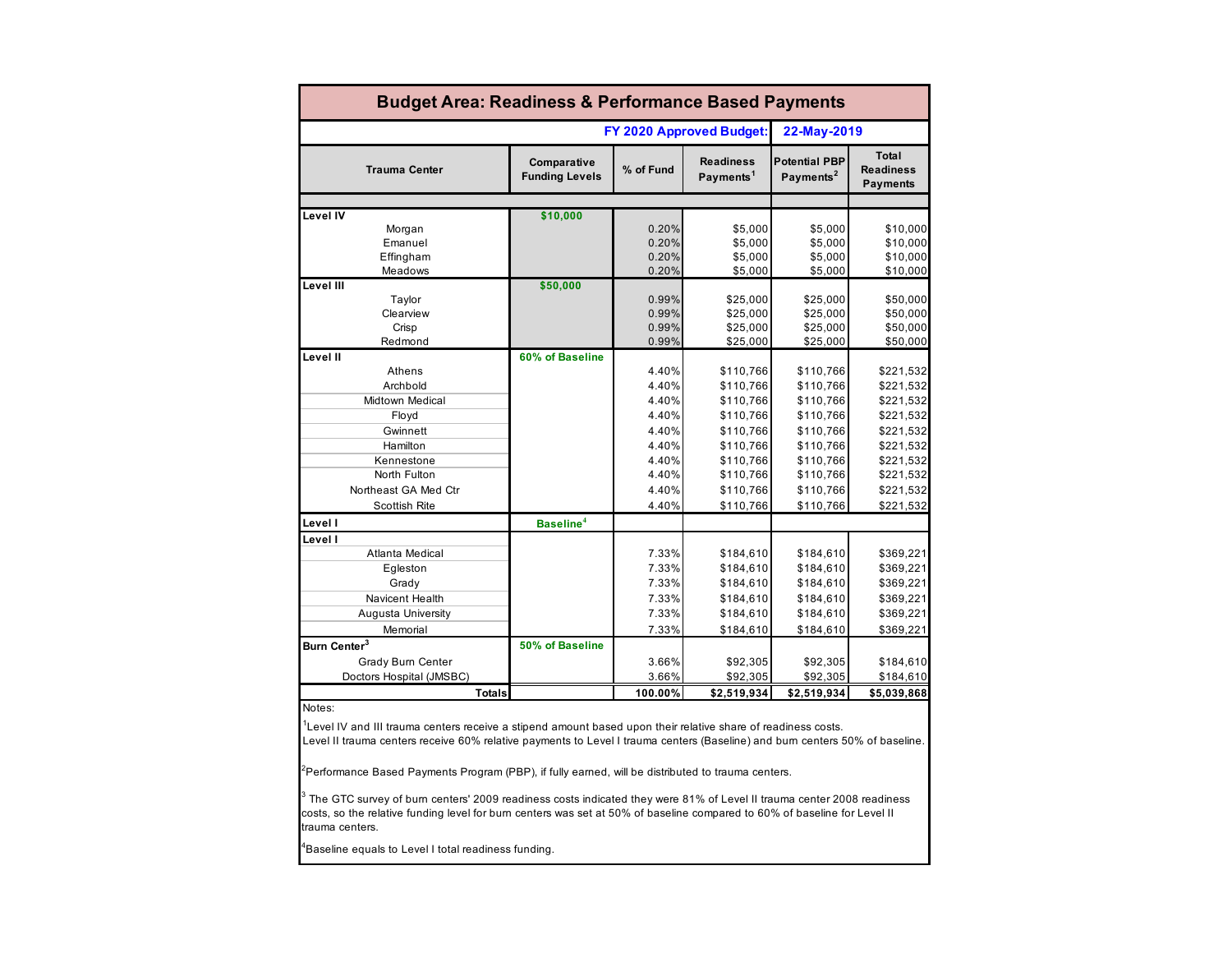| <b>Budget Area: Uncompensated Care Claims Reimbursement</b>                                                                                                                                                                                                                                                                                                  |                       |                        |                                  |                                |                        |                                                  |                                                        |                                  |                                                    |            |                                                  |          |
|--------------------------------------------------------------------------------------------------------------------------------------------------------------------------------------------------------------------------------------------------------------------------------------------------------------------------------------------------------------|-----------------------|------------------------|----------------------------------|--------------------------------|------------------------|--------------------------------------------------|--------------------------------------------------------|----------------------------------|----------------------------------------------------|------------|--------------------------------------------------|----------|
| FY 2020 Approved Budget:                                                                                                                                                                                                                                                                                                                                     |                       |                        |                                  |                                | 22-May-2019            |                                                  |                                                        |                                  |                                                    |            |                                                  |          |
|                                                                                                                                                                                                                                                                                                                                                              |                       | Qualifying CY 2017 UCC |                                  |                                |                        |                                                  | <b>Cost Norm Based Allocation of Funds</b>             |                                  |                                                    |            |                                                  |          |
| <b>Trauma Center</b>                                                                                                                                                                                                                                                                                                                                         | <b>ISS</b><br>$0 - 8$ | <b>ISS</b><br>$9 - 15$ | ISS 16<br>24                     | ISS >24                        | Total                  | <b>Severity</b><br>Adjusted<br><b>Cost Norms</b> | <b>Total Based</b><br><b>Upon Cost</b><br><b>Norms</b> |                                  | Allocation Based On % of<br><b>Norm Cost Total</b> |            |                                                  |          |
|                                                                                                                                                                                                                                                                                                                                                              | <b>Basic</b>          | Moderate               | Major                            | <b>Severe</b>                  |                        |                                                  |                                                        |                                  |                                                    |            |                                                  |          |
| Level IV<br>Morgan<br>Emanuel<br>Effingham<br>Meadows                                                                                                                                                                                                                                                                                                        |                       |                        |                                  |                                |                        |                                                  |                                                        |                                  |                                                    |            |                                                  |          |
| Level III<br>Taylor<br>Clearview<br>Crisp<br>Redmond                                                                                                                                                                                                                                                                                                         |                       |                        |                                  |                                |                        |                                                  |                                                        |                                  |                                                    |            |                                                  |          |
| Level II                                                                                                                                                                                                                                                                                                                                                     |                       |                        |                                  |                                |                        |                                                  |                                                        |                                  |                                                    |            |                                                  |          |
| Athens<br>Archbold<br>Midtown Medical<br>Floyd                                                                                                                                                                                                                                                                                                               | 68<br>20<br>82<br>25  | 63<br>21<br>80<br>30   | 20<br>$\overline{7}$<br>50<br>14 | 15<br>$\mathbf{1}$<br>30<br>10 | 166<br>49<br>242<br>79 | \$11,547<br>\$10,115<br>\$13,495<br>\$13,402     | \$1,916,815<br>\$495,655<br>\$3,265,784<br>\$1,058,729 | 2.85%<br>0.74%<br>4.86%<br>1.57% | \$143,667<br>\$37,150<br>\$244,773<br>\$79,352     |            |                                                  |          |
| Gwinnett<br>Hamilton                                                                                                                                                                                                                                                                                                                                         | 78<br>26              | 84<br>13               | 28                               | 21<br>$\mathbf{r}$             | 211<br>39              | \$12,081<br>\$6,987                              | \$2,549,151<br>\$272,506                               | 3.79%<br>0.41%                   | \$191,061<br>\$20,425                              |            |                                                  |          |
| Kennestone                                                                                                                                                                                                                                                                                                                                                   | 125                   | 80                     | 22                               | 20                             | 247                    | \$10,540                                         | \$2,603,287                                            | 3.87%                            | \$195,118                                          |            |                                                  |          |
| North Fulton                                                                                                                                                                                                                                                                                                                                                 | 21                    | 17                     | $\overline{7}$                   | ٠                              | 45                     | \$9,450                                          | \$425,265                                              | 0.63%                            | \$31,874                                           |            |                                                  |          |
| Northeast GA Med Ctr                                                                                                                                                                                                                                                                                                                                         | 93                    | 90                     | 36                               | 17                             | 236                    | \$11,491                                         | \$2,711,952                                            | 4.03%                            | \$203,263                                          |            |                                                  |          |
| Scottish Rite<br>Level I                                                                                                                                                                                                                                                                                                                                     | 61                    | 11                     | $\overline{2}$                   | $\mathbf{1}$                   | 75                     | \$6,789                                          | \$509,192                                              | 0.76%                            | \$38,164                                           |            |                                                  |          |
| Atlanta Medical                                                                                                                                                                                                                                                                                                                                              | 262                   | 193                    | 79                               | 36                             | 570                    | \$13,087                                         | \$7,459,641                                            | 11.09%                           | \$559,105                                          |            |                                                  |          |
| Egleston                                                                                                                                                                                                                                                                                                                                                     | 62                    | 9                      | $\mathbf{1}$                     | $\overline{2}$                 | 74                     | \$8,305                                          | \$614,581                                              | 0.91%                            | \$46,063                                           |            |                                                  |          |
| Grady                                                                                                                                                                                                                                                                                                                                                        | 685                   | 504                    | 203                              | 144                            | 1,536                  | \$13,971                                         | \$21,460,130                                           | 31.91%                           | \$1,608,452                                        |            |                                                  |          |
| Navicent Health<br>Augusta University                                                                                                                                                                                                                                                                                                                        | 278<br>209            | 147<br>127             | 52<br>51                         | 33<br>40                       | 510<br>427             | \$12,190<br>\$13,556                             | \$6,216,793<br>\$5,788,460                             | 9.25%<br>8.61%                   | \$465,953<br>\$433,849                             |            |                                                  |          |
| *Memorial                                                                                                                                                                                                                                                                                                                                                    | 839                   | 92                     | 43                               | 21                             | 995                    | \$8,434                                          | \$8,391,457                                            | 12.48%                           | \$628,946                                          |            |                                                  |          |
| <b>Burn Center</b>                                                                                                                                                                                                                                                                                                                                           |                       |                        |                                  |                                |                        |                                                  |                                                        |                                  |                                                    |            |                                                  |          |
| Grady Bum Center                                                                                                                                                                                                                                                                                                                                             |                       | 21                     |                                  | $\sqrt{5}$                     | 26                     | \$18,090                                         | \$470,343                                              | 0.70%                            | \$35,253                                           |            |                                                  |          |
| Doctors Hospital (JMSBC)<br>Total                                                                                                                                                                                                                                                                                                                            | 2,934                 | 38<br>1,620            | 6<br>621                         | 10<br>406                      | 54<br>5,581            | \$19,124                                         | \$1,032,696                                            | 1.54%                            | \$77,401                                           |            |                                                  |          |
| Allocation is based on the number and severity of patients meeting SB 60 requirements times cost norms. This derives a percent of total costs which is then<br>applied to the total amount available.                                                                                                                                                        |                       |                        |                                  |                                |                        |                                                  | \$67,242,437                                           | 100.00%                          | \$5,039,868                                        | <b>ISS</b> | <b>Patient Treatment Cost Norms</b><br>Community | Academic |
| To develop a fair and consistent approach to estimating costs, national trauma center patient treatment cost norms by injury severity were used, for both<br>community and academic hospitals.                                                                                                                                                               |                       |                        |                                  |                                |                        |                                                  |                                                        |                                  |                                                    | $0-8$      | \$5,267                                          | \$6,373  |
| *Memorial: 5 year average \$654,879; the qualifying CY 2017 UCC claims in the column for the ISS score from 0-8 Basic was inflated by 785 claims to have the<br>formulas adjust for the total amount of funds to Memorial increased from \$285,366 to \$654,089 to get close to the actual 5 year average the GTC voted upon<br>during May 16, 2019 meeting. |                       |                        |                                  |                                |                        |                                                  |                                                        |                                  |                                                    | $9 - 15$   | \$10,428                                         | \$12,618 |
|                                                                                                                                                                                                                                                                                                                                                              |                       |                        |                                  |                                |                        |                                                  | <b>Severity Score</b><br>Category                      | <b>ISS</b><br><b>Criteria</b>    | <b>Burn Severity</b><br><b>Criteria</b>            | 16-24      | \$19,626                                         | \$23,747 |
|                                                                                                                                                                                                                                                                                                                                                              |                       |                        |                                  |                                |                        |                                                  | Basic                                                  | ISS 0-8                          | TBSA 0-5%, 6-<br>10%                               | $>24$      | \$33,945                                         | \$41,073 |
|                                                                                                                                                                                                                                                                                                                                                              |                       |                        |                                  |                                |                        |                                                  | Moderate                                               | <b>ISS 9-15</b>                  | Smoke, TBSA 11<br>20%                              |            |                                                  |          |
|                                                                                                                                                                                                                                                                                                                                                              |                       |                        |                                  |                                |                        |                                                  | Major                                                  | ISS 16-24                        | <b>Electrical Burn</b>                             |            |                                                  |          |
|                                                                                                                                                                                                                                                                                                                                                              |                       |                        |                                  |                                |                        |                                                  | Severe                                                 | ISS > 24                         | TBSA 21-30%<br>and >30%                            |            |                                                  |          |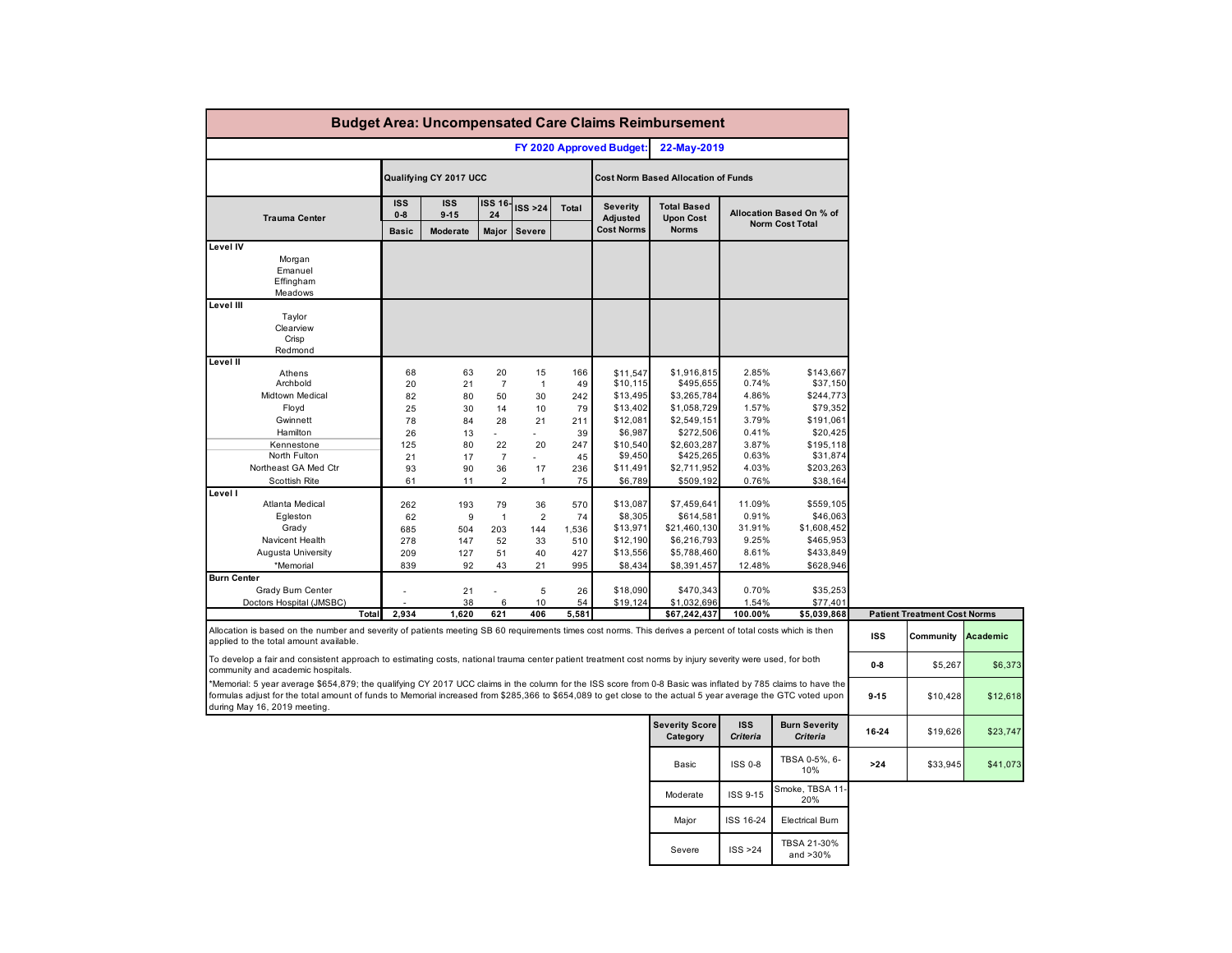| <b>Budget Area: Trauma Registry Support to Trauma Centers</b> |               |                                      |                                  |                                          |  |  |  |  |  |  |
|---------------------------------------------------------------|---------------|--------------------------------------|----------------------------------|------------------------------------------|--|--|--|--|--|--|
| FY 2020 Approved Budget:                                      | 22-May-2019   |                                      |                                  |                                          |  |  |  |  |  |  |
| <b>Trauma Center</b>                                          |               | Comparative<br><b>Funding Levels</b> | % of Fund                        | Registry<br><b>Payments</b>              |  |  |  |  |  |  |
| <b>Level IV</b>                                               |               | 5% of Baseline                       |                                  |                                          |  |  |  |  |  |  |
| Level IV<br>Morgan<br>Emanuel                                 |               | 5%                                   | 0.37%<br>0.37%                   | \$3,676<br>\$3,676                       |  |  |  |  |  |  |
| Effingham<br>Meadows                                          |               |                                      | 0.37%<br>0.37%                   | \$3,676<br>\$3,676                       |  |  |  |  |  |  |
| Level III                                                     |               | 10% of Baseline                      |                                  |                                          |  |  |  |  |  |  |
| Taylor<br>Clearview<br>Crisp<br>Redmond                       |               |                                      | 0.74%<br>0.74%<br>0.74%<br>0.74% | \$7,353<br>\$7,353<br>\$7,353<br>\$7,353 |  |  |  |  |  |  |
| Level II                                                      |               | 60% of Baseline                      |                                  |                                          |  |  |  |  |  |  |
| Level II<br>Athens<br>Archbold                                |               | 60%                                  | 4.41%<br>4.41%                   | \$44,118<br>\$44,118                     |  |  |  |  |  |  |
| <b>Midtown Medical</b><br>Floyd                               |               |                                      | 4.41%<br>4.41%                   | \$44,118<br>\$44,118                     |  |  |  |  |  |  |
| Gwinnett<br>Hamilton                                          |               |                                      | 4.41%<br>4.41%                   | \$44,118<br>\$44,118                     |  |  |  |  |  |  |
| Kennestone<br>North Fulton<br>Northeast GA Med Ctr            |               |                                      | 4.41%<br>4.41%<br>4.41%          | \$44,118<br>\$44,118<br>\$44,118         |  |  |  |  |  |  |
| <b>Scottish Rite</b>                                          |               |                                      | 4.41%                            | \$44,118                                 |  |  |  |  |  |  |
| Level I                                                       |               | <b>Baseline</b>                      |                                  |                                          |  |  |  |  |  |  |
| Level I<br>Atlanta Medical<br>Egleston<br>Grady               |               |                                      | 7.35%<br>7.35%<br>7.35%          | \$73,529<br>\$73,529<br>\$73,529         |  |  |  |  |  |  |
| Navicent Health<br>Augusta University<br>Memorial             |               |                                      | 7.35%<br>7.35%<br>7.35%          | \$73,529<br>\$73,529<br>\$73,529         |  |  |  |  |  |  |
| <b>Burn Centers</b>                                           |               | 50% of Baseline                      |                                  |                                          |  |  |  |  |  |  |
| <b>Burn Center</b>                                            |               | 50%                                  |                                  |                                          |  |  |  |  |  |  |
| Grady Burn Center<br>Doctors Hospital (JMSBC)                 |               |                                      | 3.68%<br>3.68%                   | \$36,765<br>\$36,765                     |  |  |  |  |  |  |
|                                                               | <b>Totals</b> |                                      | 100.00%                          | \$1,000,000                              |  |  |  |  |  |  |